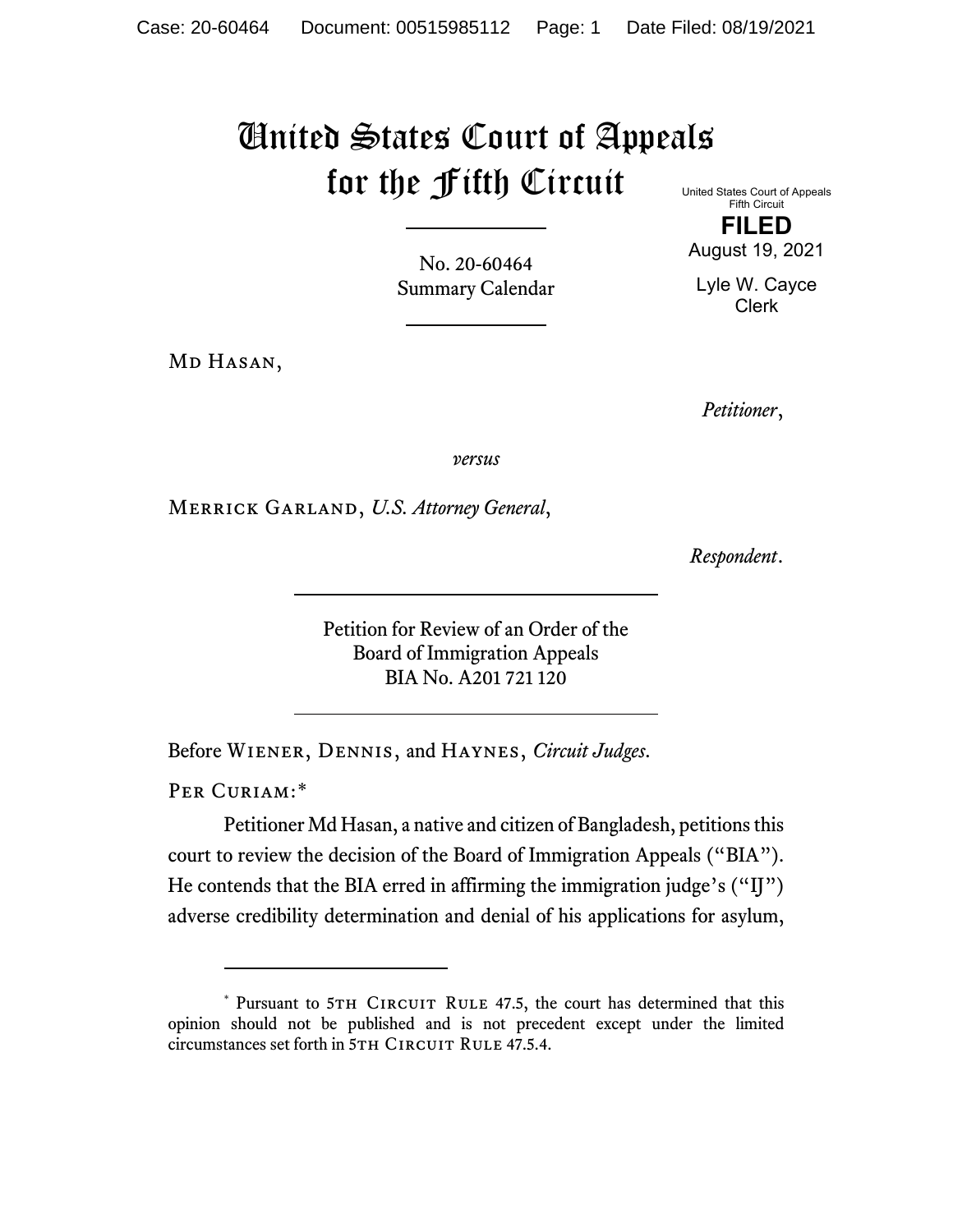## No. 20-60464

withholding of removal, and relief under the Convention Against Torture ("CAT").

We review only the BIA's decision "unless the IJ's decision has some impact on the BIA's decision." *Wang v. Holder*, 569 F.3d 531, 536 (5th Cir. 2009). Credibility determinations and determinations that a petitioner is not eligible for asylum, withholding of removal, or relief under the CAT are factual findings that we review under the substantial evidence standard. *Avelar-Oliva v. Barr*, 954 F.3d 757, 763 (5th Cir. 2020); *Chen v. Gonzales*, 470 F.3d 1131, 1134 (5th Cir. 2006). We may not reverse the BIA's factual findings under that standard unless "the evidence was so compelling that no reasonable factfinder could conclude against it." *Wang*, 569 F.3d at 537.

Petitioner contends that the adverse credibility determination was error because the inconsistencies and omissions among his testimony, credible fear interview, application, and documents submitted in support of his application were minor. He also maintains that his omission of a major incident prior to his removal hearing testimony and his lack of clear explanation as to how he obtained a new Bangladeshi passport should not have factored into the IJ's credibility determination. However, the IJ was permitted to rely on any inconsistency. *Avelar-Oliva*, 954 F.3d at 768. That determination was also supported by specific reasons based on the evidence presented and was substantially reasonable under the totality of the circumstances. *See id.* at 763–64; *Zhang v. Gonzales*, 432 F.3d 339, 344 (5th Cir. 2005); *Carbajal-Gonzalez v. I.N.S.*, 78 F.3d 194, 197 (5th Cir. 1996).

Substantial evidence supports the BIA's determination that the lack of credible evidence precludes Petitioner from meeting his burden of proof for asylum, withholding of removal, or relief under the CAT. *See Dayo v. Holder*, 687 F.3d 653, 658–59 (5th Cir. 2012); *Chun v. I.N.S.*, 40 F.3d 76, 79 (5th Cir. 1994).